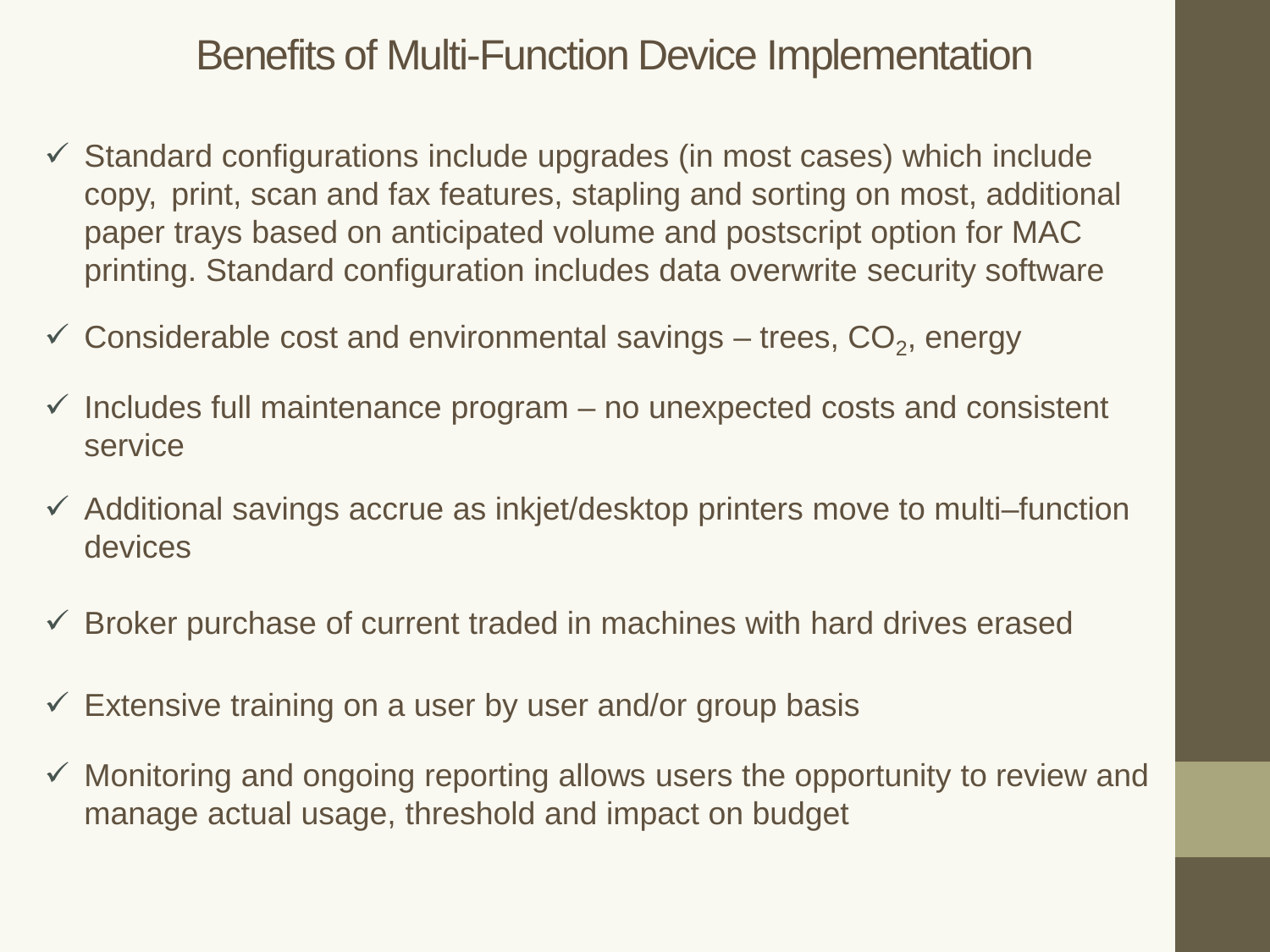## **Multi-Function Device / Copier Population Prior to vs. Since Implementation to Date**



Transition to Improved and More Efficient Equipment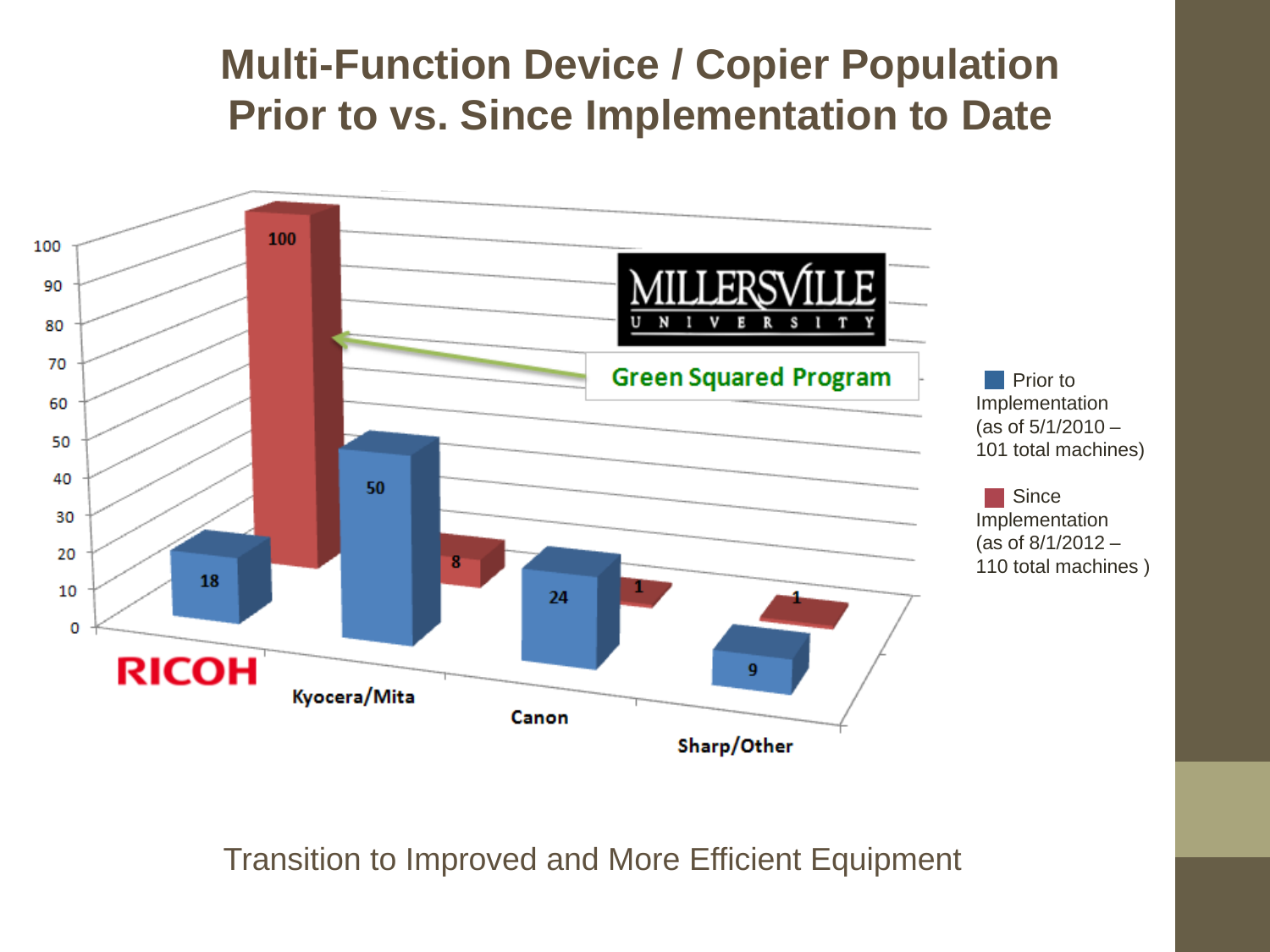### **Green Reports – Duplex Usage on Ricoh Printers**

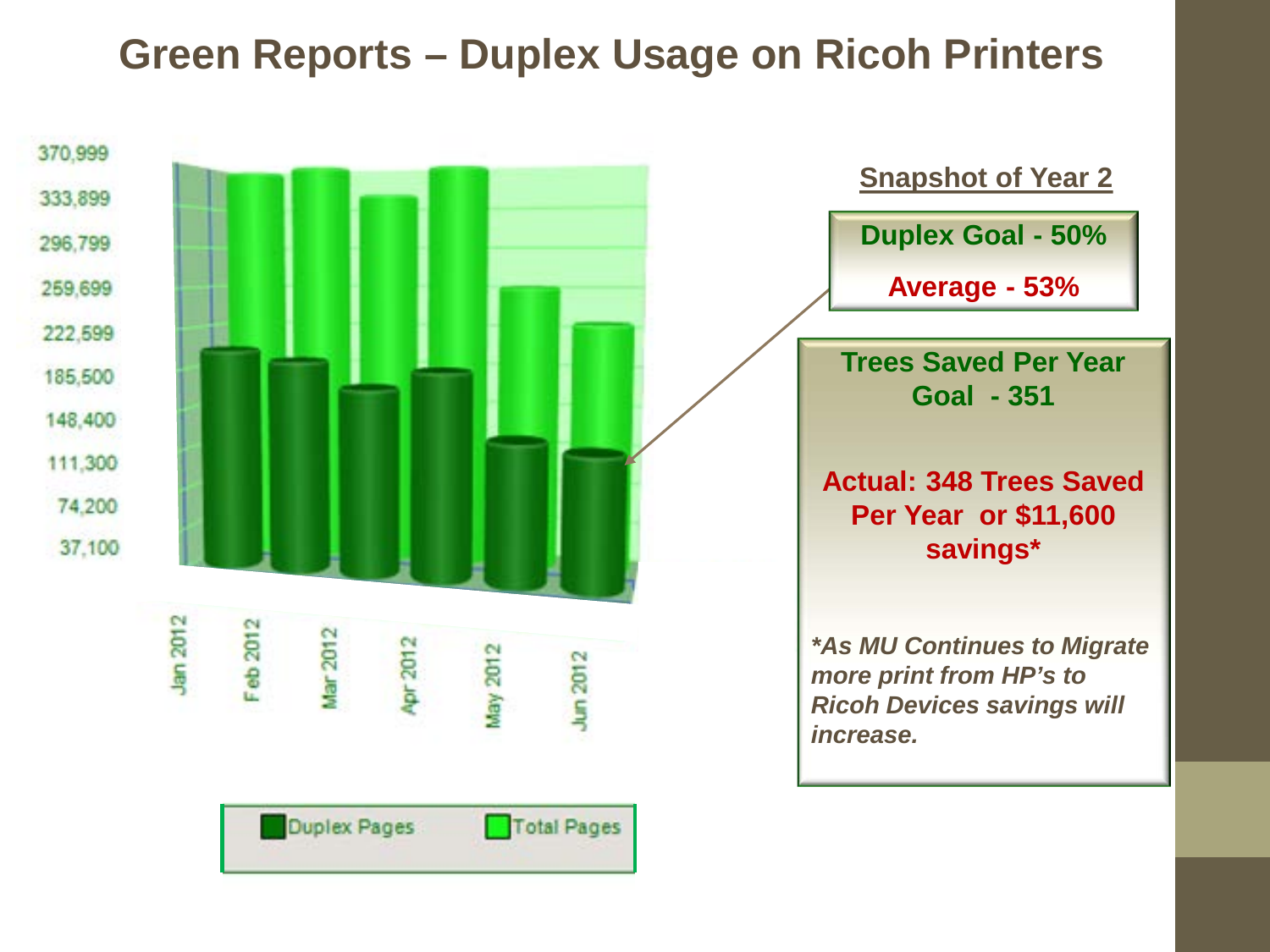# **Estimated Energy Savings**

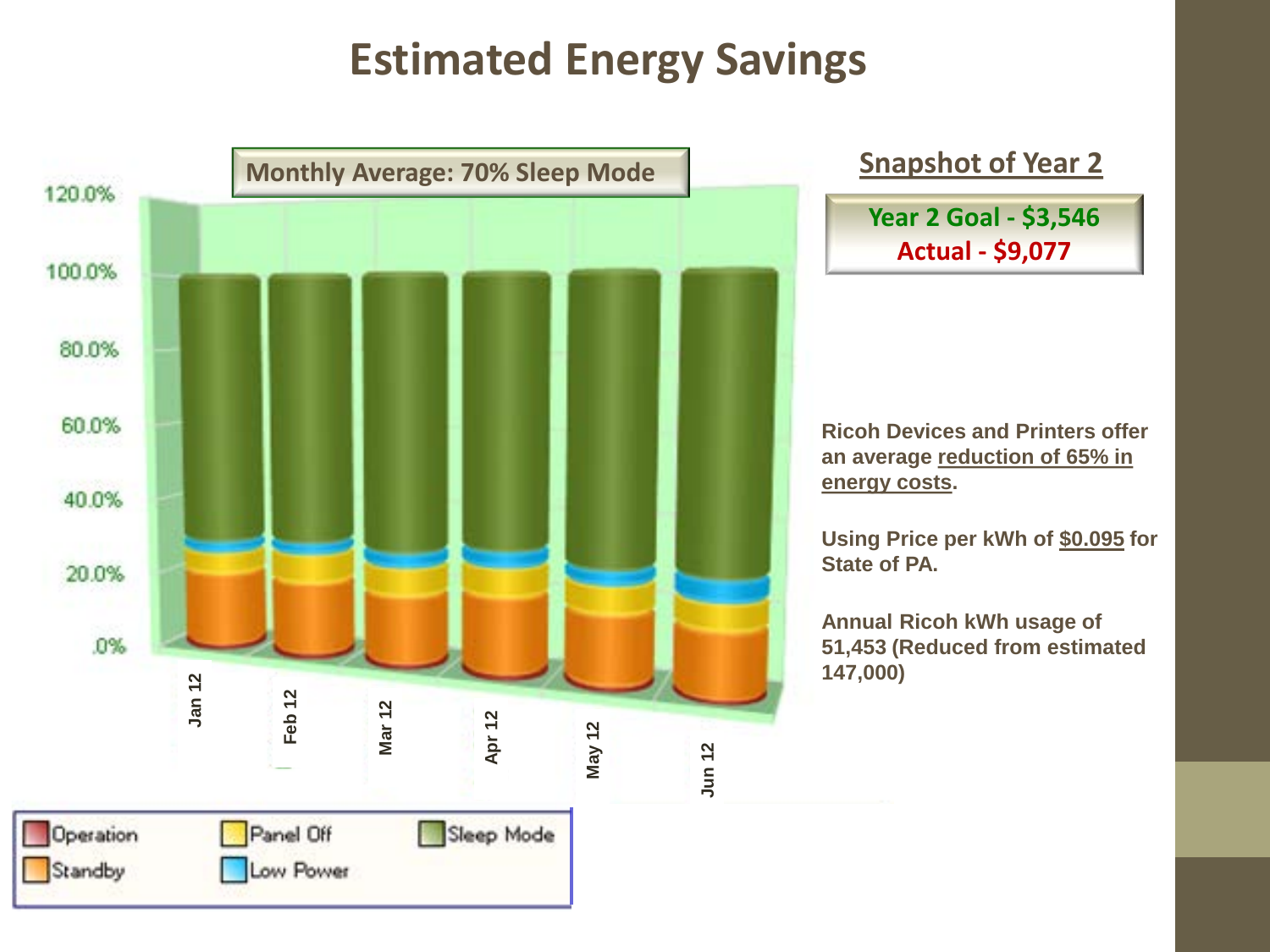# **Green Reports – CO<sub>2</sub> Savings**

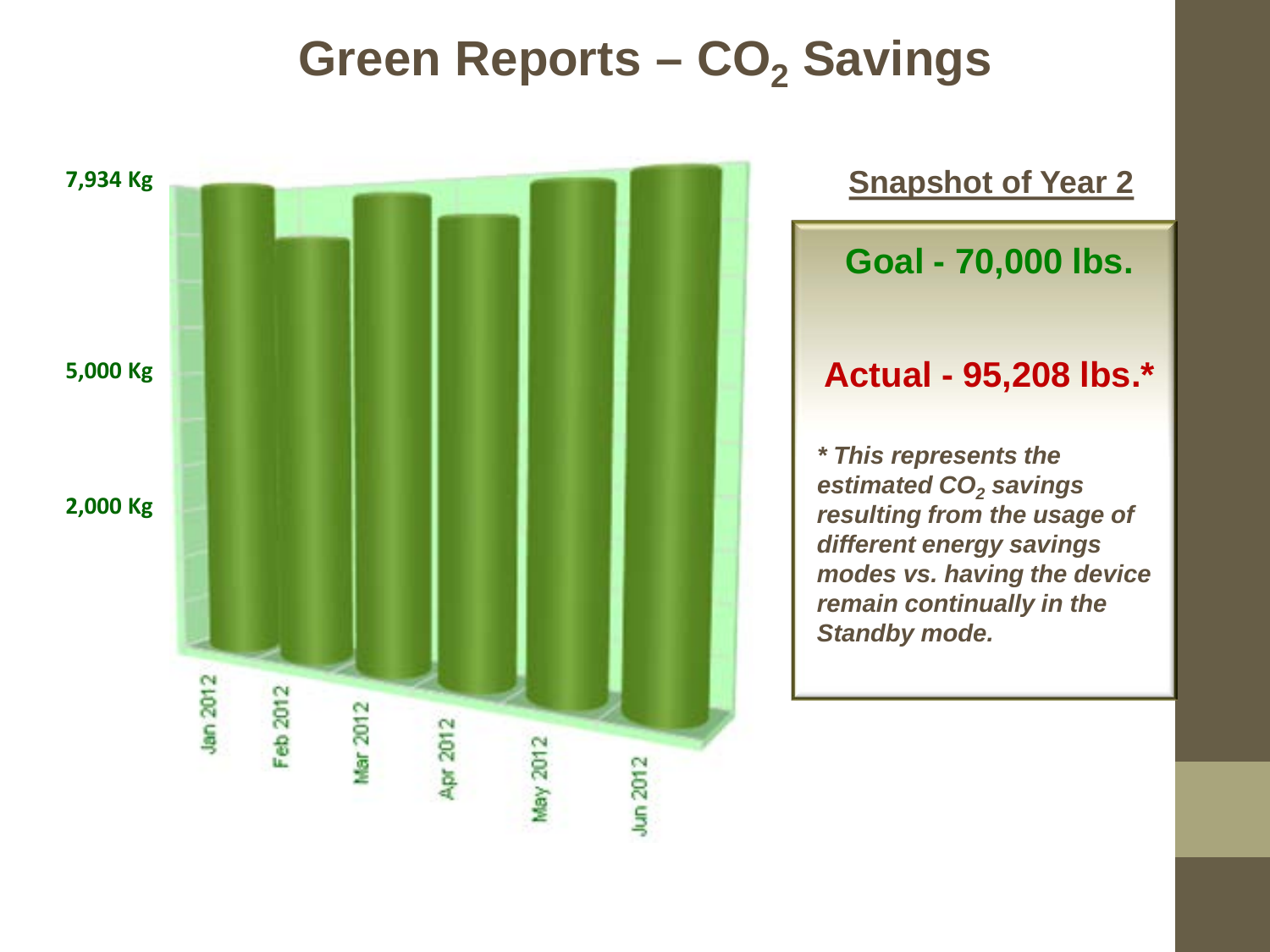#### **Ricoh Implementation Overall Two Year Program Savings**  *(As of August 2012)*



*\* Lease savings result from a decrease in supplies, maintenance and personal printer costs*